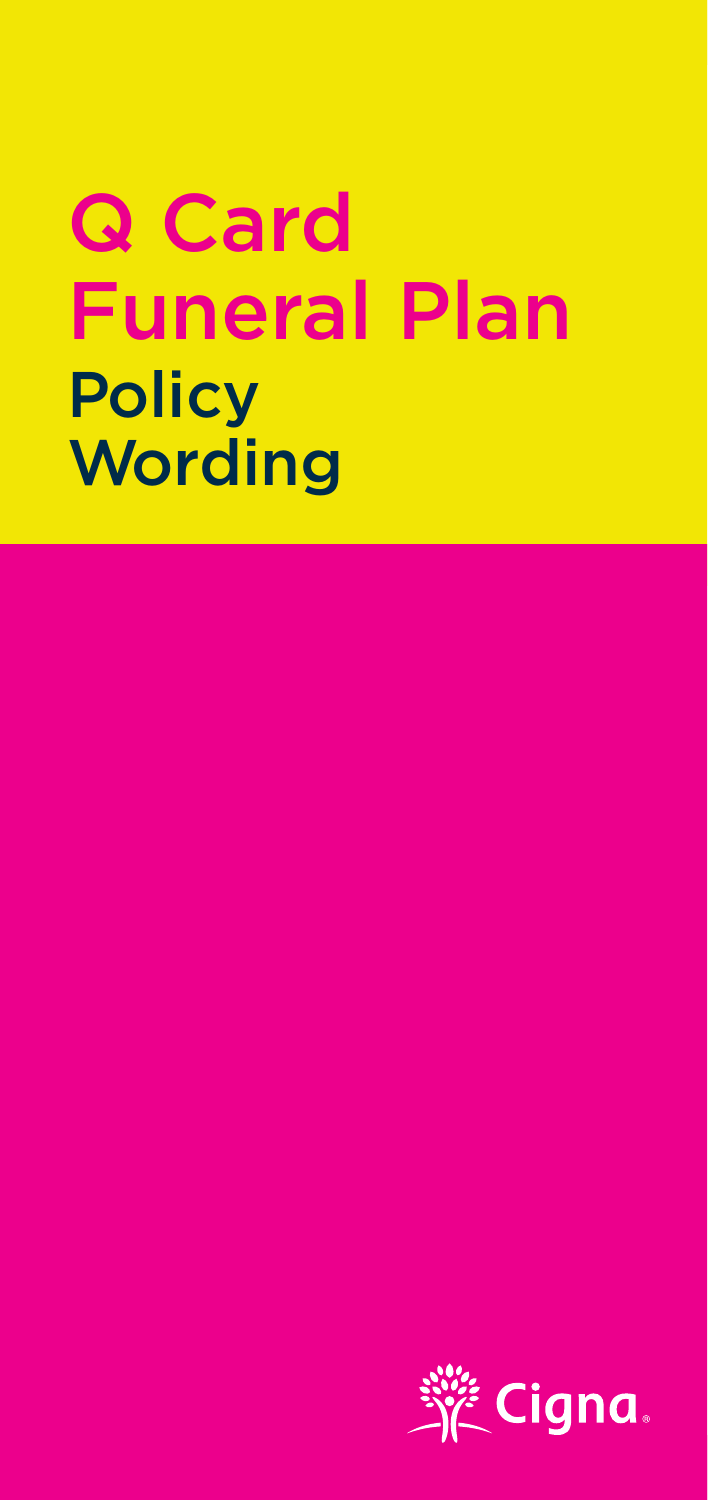## **Q Card Funeral Plan Policy Wording**

- **1. Introducing your Policy 1. About the Policy**
- **2. Definitions**
- **3. What you are insured for**
- **4.** Other terms and conditions
- **5. Changes you can make the your policy 5. Policy exclusion**
	- **6. How to make a claim**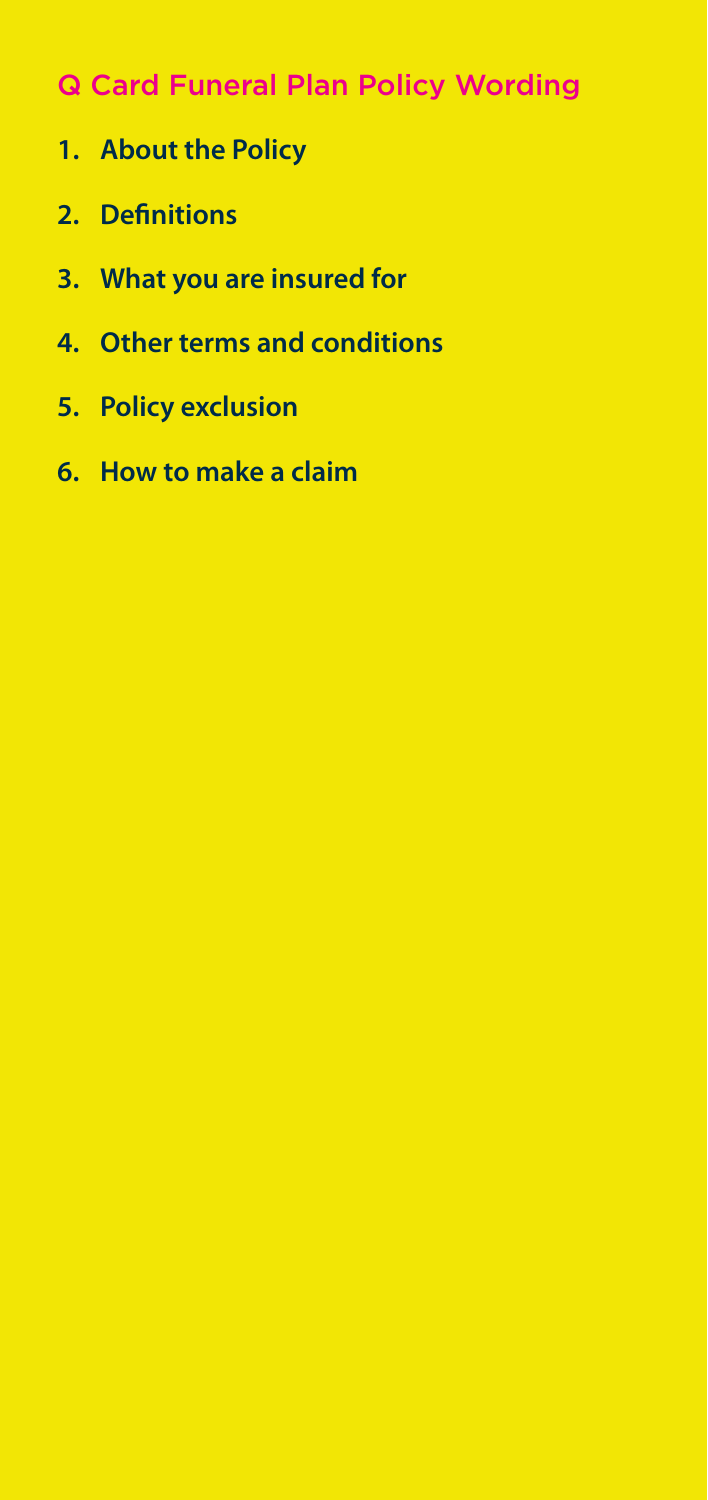## Your Policy – important

This booklet contains the terms and conditions that apply to This booklet contain<br>Q Card Funeral Plan.

Together with your original application and the Policy Schedule, it forms the basis of the contract between you (as the Life Insured) and the insurer, Cigna Life Insurance New Zealand Limited (Cigna).

Please make sure that the Policy meets your requirements and if you have any questions or want further information do not hesitate to contact Cigna directly.

If you decide that you do not wish to continue with the Policy, you must notify Cigna within 30 days of receiving it. Any premiums that you have paid will be refunded and Cigna will confirm in writing to you that the Policy has been cancelled.

If you cancel outside this 30 day period there will be no refund of premiums.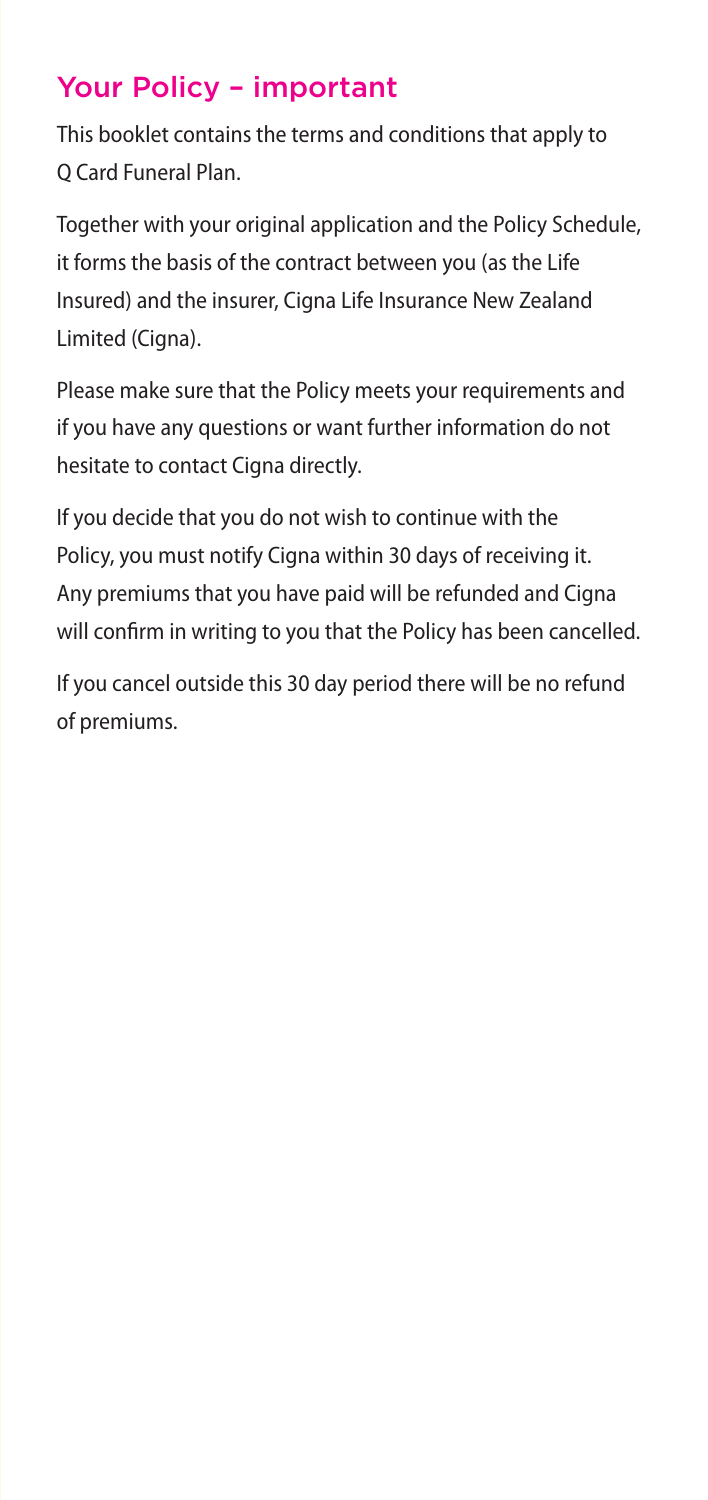# 1. About the Policy

This Policy is designed to pay the sum insured upon the death of the Life Insured. This will be paid to the Policy Owner unless there is a Nominated Beneficiary.

The Policy is underwritten by Cigna who will be responsible for all claims and other matters relating to this Policy. Cigna's contact details are on the back page of this booklet.

All correspondence to you will be sent to the most recent address that Cigna holds on record for you. If you change your address, it is your responsibility to notify Cigna.

Meanings of important and frequently used words and terms are set out under section 2.

## **Consumer Finance Limited**

Your Policy has been arranged by Consumer Finance Limited who receive a commission while your policy remains in force.

Consumer Finance Limited does not guarantee the obligations of Cigna and will not be liable if Cigna refuses to pay a claim.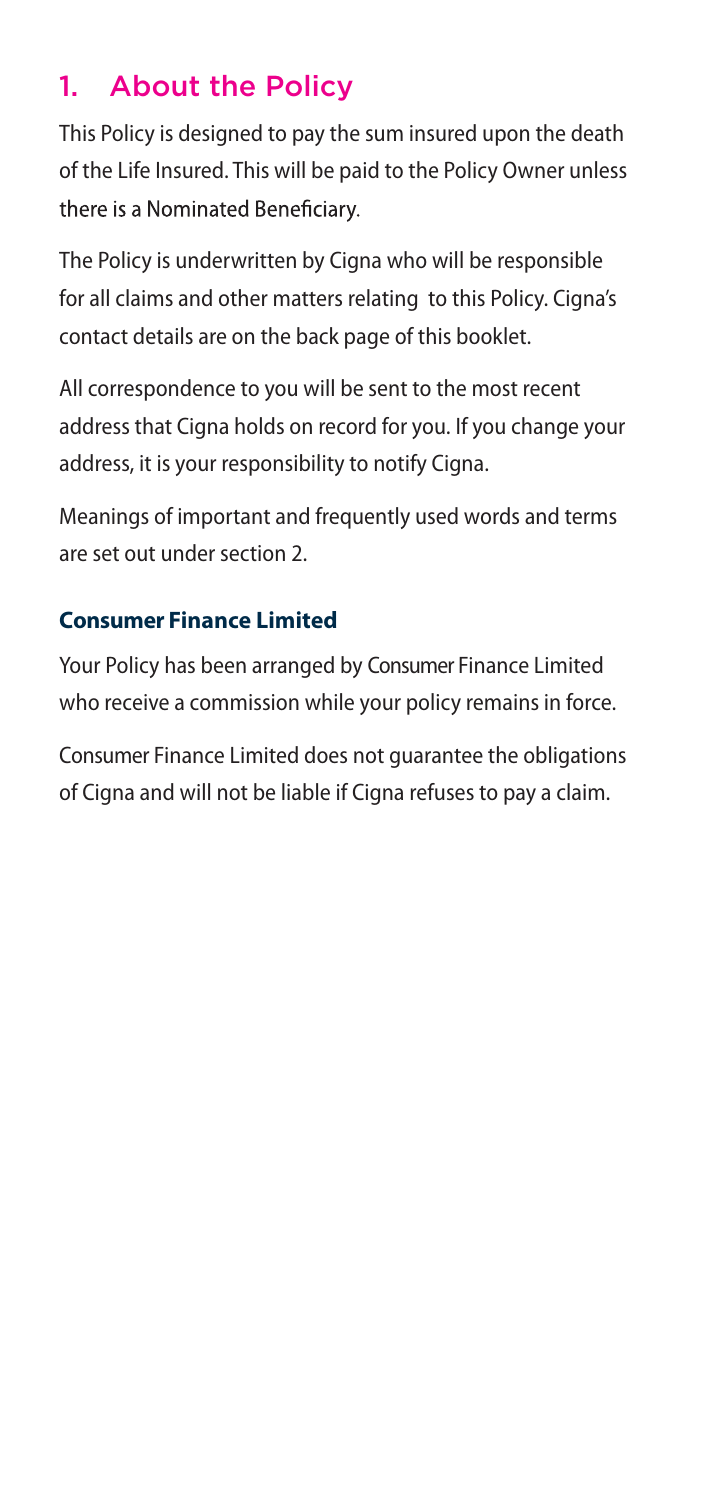## 2. Definitions

The following words and terms appear in the Policy Schedule and/or in the Policy Wording. They are defined as:

**Accidental Injury** means any injury resulting solely, directly and independently of all other causes from an accident caused by external, violent and visible means while this Policy is active.

**Anniversary Date** means the date 12 months after the Cover Start Date and the same date every year after that.

**Cover Start Date** is shown on the Policy Schedule and means the date that the cover began.

**Life Insured** means the person named on the Policy Schedule.

**Nominated Beneficiary** means a person named by the Life Insured to be the recipient of a benefit payable under this Policy. The Nominated Beneficiary must be aged 16 or over at the date that they are nominated.

**Permanent Resident of New Zealand** means a New Zealand citizen or a person in possession of a permanent resident's visa.

**Policy** means the terms and conditions applying to this insurance, as described in the Policy Wording and the Policy Schedule.

**Policy Owner** means the persons named on the Policy Schedule.

**Premium Start Date** is shown on the Policy Schedule and means the date that the first premium is due.

**Premium Stop Date** is shown on the Policy Schedule and means the date that the last premium is due.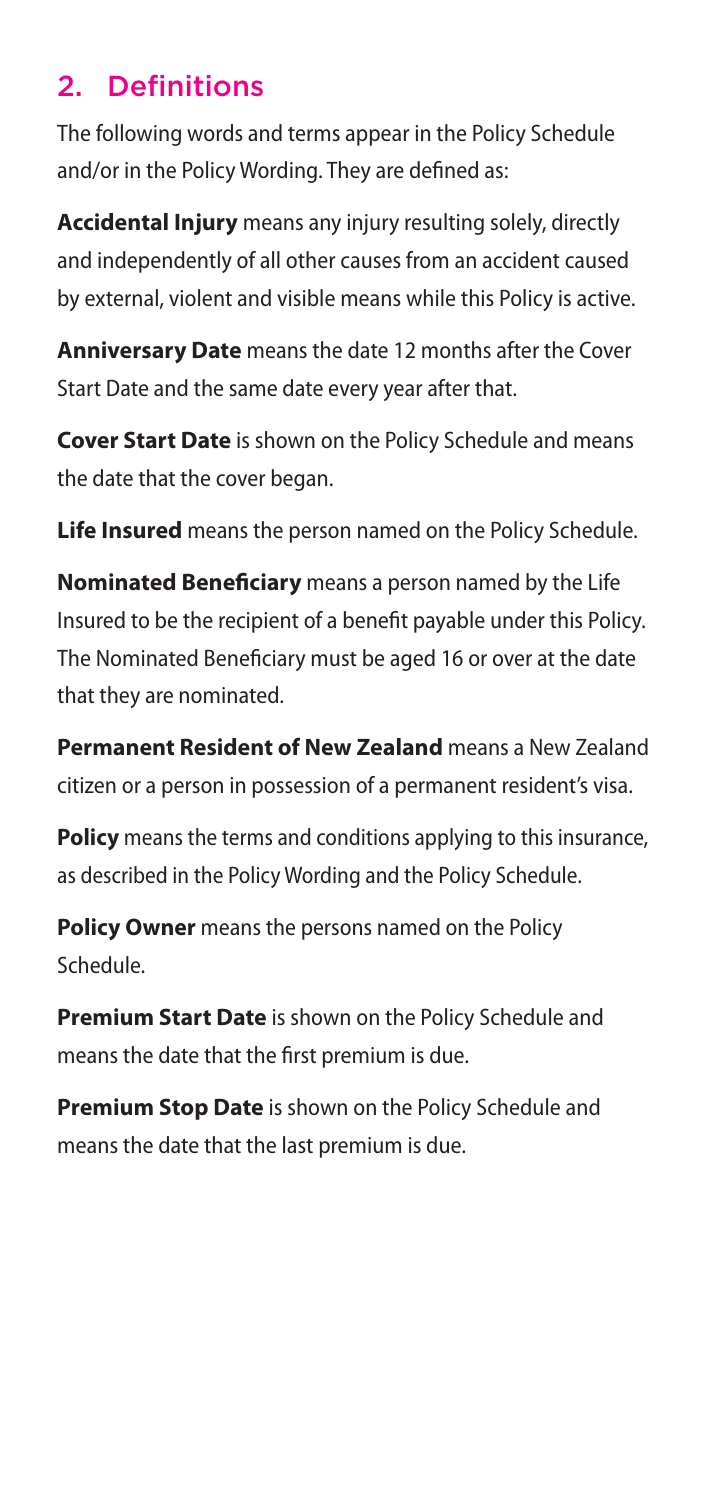## 3. What you are insured for

### **Cigna's Insurance Promise**

Provided the terms and conditions are met and the premium payments are up to date Cigna promises to pay the Nominated Beneficiary, or if there is none, the Policy Owner, the Benefit(s) as set out on the Policy Schedule.

If the Nominated Beneficiary is deceased at the time Cigna pays a claim the proceeds will be paid to the Policy Owner.

Once a Benefit has been paid, Cigna can not dictate how the proceeds are used.

### **Funeral Benefit**

If a Life Insured dies:

- at any time after the Cover Start Date, as a direct result of an Accidental Injury; or
- 24 or more months after the Cover Start Date, as a result of any other cause,

Cigna will pay the Funeral Benefit, as specified on the Policy Schedule.

### **Return of Premium Benefit**

If the Life Insured dies within 24 months of the Cover Start Date, except as a direct result of Accidental Injury, Cigna will return all premiums paid.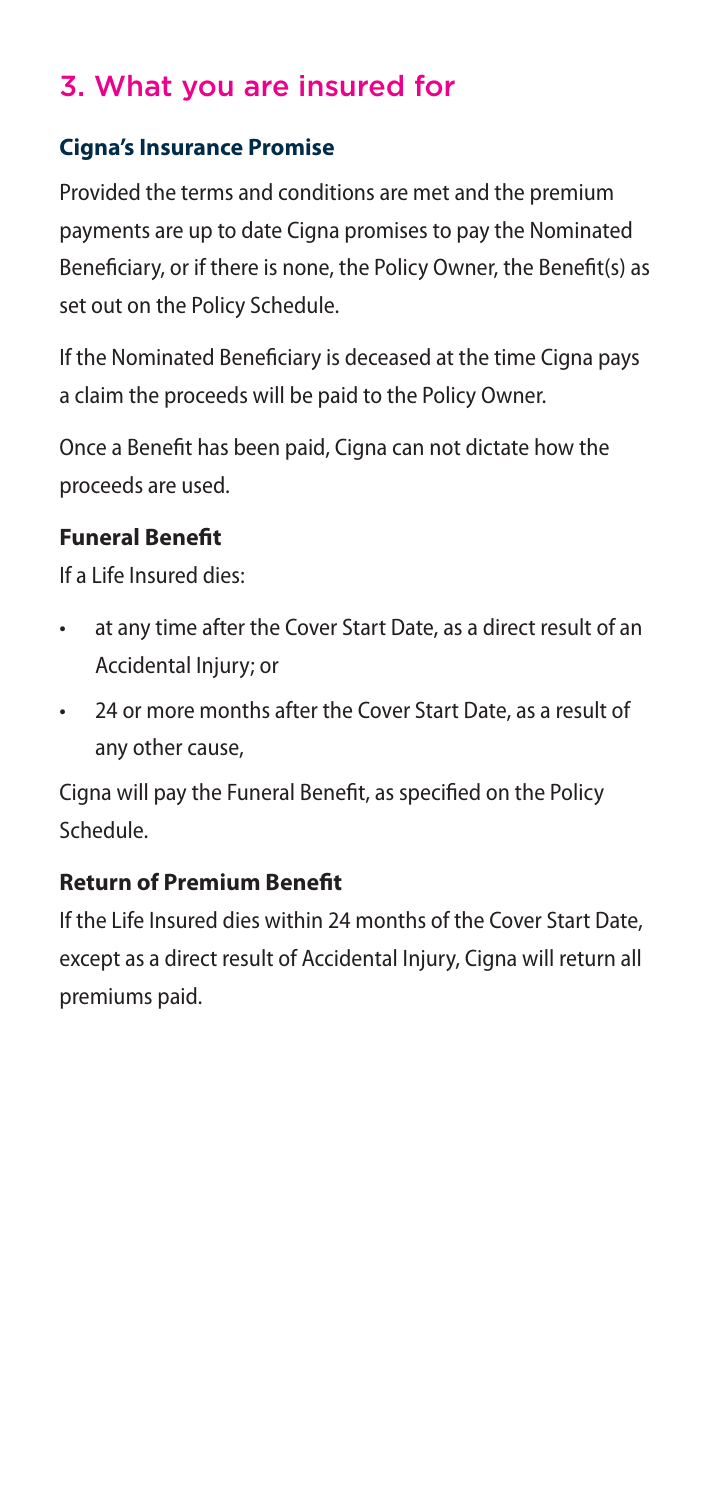## 4. Other terms and conditions

### **Changes to Nominated Beneficiaries**

The Policy Owner may change a nomination at any time by completing a Nominated Beneficiary form and forwarding it to Cigna. A change to the Nominated Beneficiary will take effect from the date Cigna receives the request to change the Nominated Beneficiary.

### **Increases to Funeral Benefit**

If a Funeral Benefit under this Policy is increased for a Life Insured within:

- the 24 months prior to a Life Insured's death and their death is as a direct or indirect result of natural causes, Cigna will pay only the Funeral Benefit that applied prior to the increase and will refund all premiums paid in respect of the increase; or
- the 13 months prior to a Life Insured's suicide, attempted suicide or intentional self-injury, whether the Life Insured is sane or insane, Cigna will only pay the Funeral Benefit that applied for the Life Insured prior to the increase.

If a Funeral Benefit under this Policy is increased for a Life Insured after the occurrence of an Accidental Injury and the Life Insured dies as a direct or indirect result of that Accidental Injury, then Cigna will only pay the Funeral Benefit that applied prior to the increase and will refund all premiums paid in respect of the increase.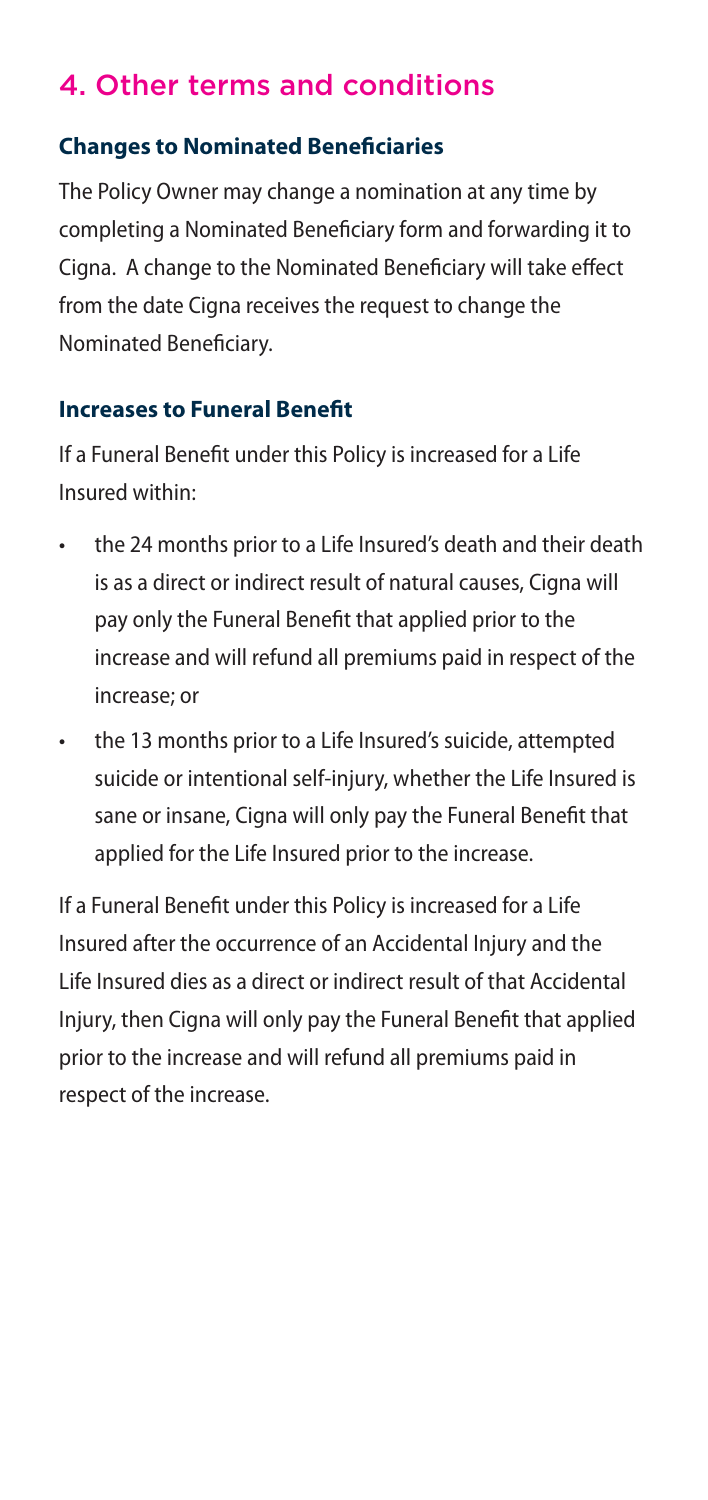#### **The Premium payments.**

The premium payable is shown on the Policy Schedule.

The Policy Owner(s) can apply at any time to change the method and frequency of the premium payments.

Depending on the period of time that this Policy remains in force, the premiums paid may exceed the Funeral Benefit payable. bepending on the

Cigna may change the premiums payable for all existing policies issued.<br>.

Cigna will provide notification in writing to the Policy Owner(s) Cigna will provide notification in writing to the Policy Owner(s) at least 30 days before any change takes effect. This notice will be least 30 days before any change takes effect. This notice will mailed to the most recent address Cigna has on record for the be mailed to the most recent address Cigna has on record for the Policy Owner(s). Policy Owner(s).

### **Limitation of Cover**

If you were not a Permanent Resident of New Zealand at the time that this Policy started, Cigna may cancel this Policy and refund any premiums paid.

If a claim is accepted by Cigna under this Policy and the Life Insured is also covered under another Cigna policy with similar funeral benefits, then the Benefit payable under this Policy will be limited so that the combined Benefits payable from all policies does not exceed \$15,000.

Where the Funeral Benefit under this Policy is limited in this manner, any excess premiums paid under this Policy will be refunded to the Policy Owner.

### **Policy renewal after age 76**

From the Anniversary Date after the 76th birthday of the Life Insured, Cigna will renew this Policy every year and cover will continue unless the Policy stops as detailed below.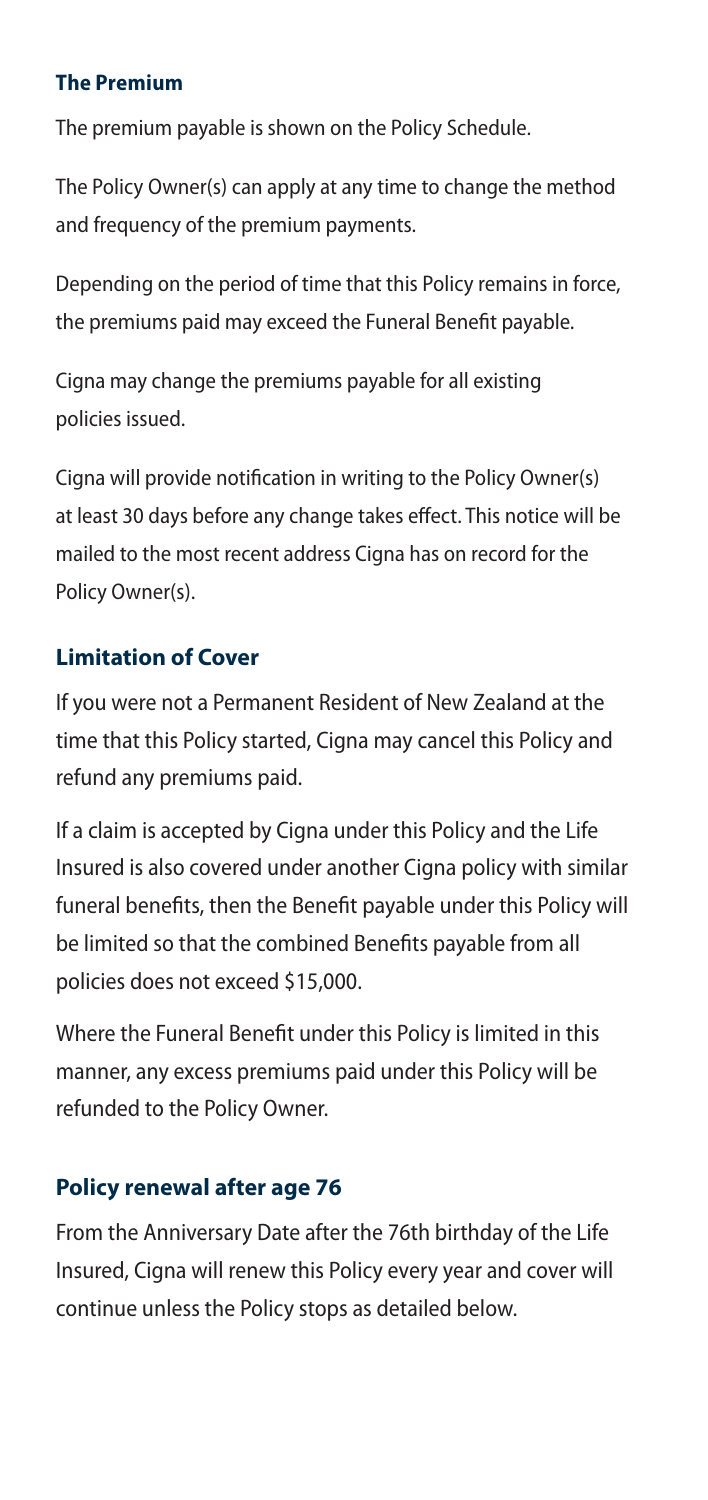### **When the Policy stops**

The Policy will stop when any one of the following happens:

- if the premium payments remain unpaid for 3 months, in which case cover will end on the date the last premium payment was paid up to;
- the Policy Owner requests that Cigna cancel this Policy.

### **Disputes**

If you have a complaint, in the first instance you should contact Cigna to discuss it. Refer to the "To contact Cigna" section for the details. This will initiate Cigna's internal complaints resolution process.

Cigna is a member of the Insurance and Financial Services Ombudsman (IFSO) scheme which is a free, independent service which can help settle any unresolved disputes you may have.

Any dispute or action relating to this Policy will be determined in accordance with New Zealand law.

### **Policy value**

This Policy does not have any surrender or cash value.

There will be no refund of premiums unless:

- the Policy Owner advises Cigna within 30 days of receiving the Policy that the Policy Owner wishes to cancel it; or
- premiums are returned as detailed in Section 3.

This Policy has no paid up value at any time before the Premium Stop Date. Once all premiums have been paid, up to and including the Premium Stop Date, this Policy will become automatically paid up, with cover continuing in full.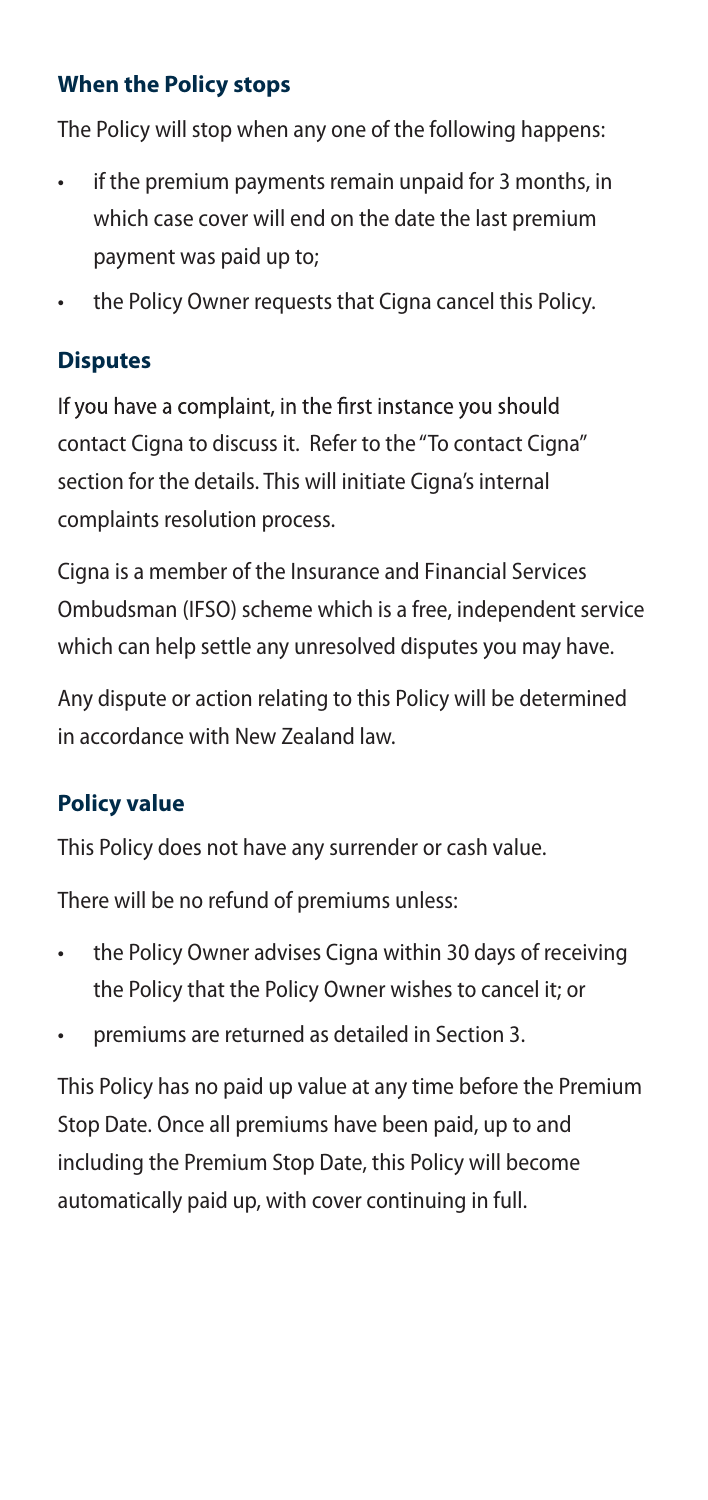### **Policy ownership**

Ownership of this Policy can not be transferred to any other person or entity.

## 5. Policy exclusion

Cigna will not pay any Funeral Benefit under this Policy for an event caused or contributed to, directly or indirectly, by suicide, attempted suicide or intentional self-injury, whether the Life Insured is sane or insane, within the first 13 months of the Cover Start Date.

## 6. How to make a claim

If the Policy Owner or Nominated Beneficiary needs to make a claim against this Policy, they should contact Cigna as soon as possible to request a claim form. The claim form will be sent out within 24 hours of the request.

The claimant must complete the claim form and return it to Cigna together with any supporting documents that Cigna may reasonably require.

Any medical information required to support a claim must be:

- provided by appropriately qualified medical practitioners registered in New Zealand or Australia (or any other country approved by Cigna); and
- paid for by the remaining Policy Owner or Nominated Beneficiary.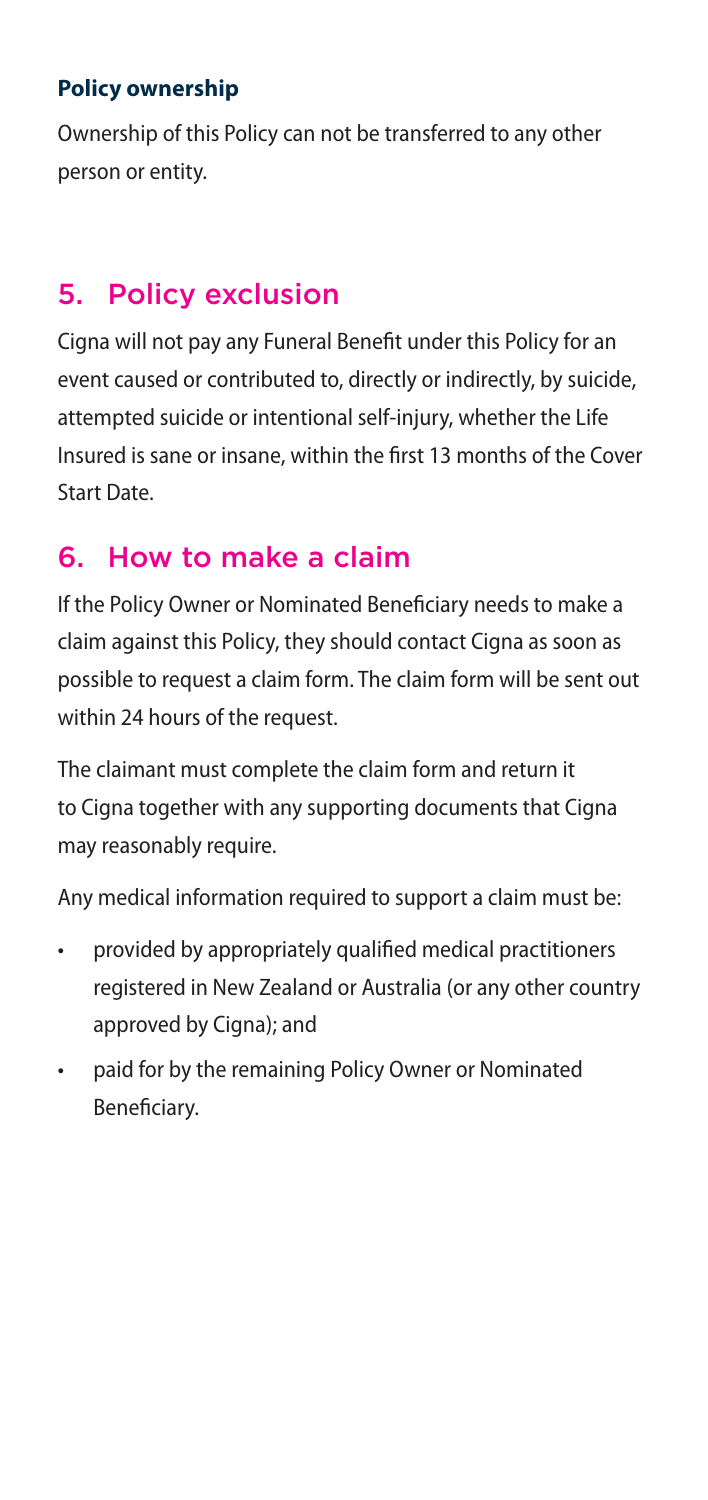## About Cigna

Cigna New Zealand is a leading specialist provider of insurance products and services including life insurance, identity theft protection, funeral insurance, income protection insurance, accidental death insurance and trauma insurance.

We've been operating in New Zealand for more than 85 years, and now protect over 275,000 New Zealanders with our insurance policies.

Cigna New Zealand is part of Cigna Corporation, a Fortune 500 company and one of the world's largest publicly-owned companies.

A copy of Cigna's latest financial statements is available on request.

Cigna Life Insurance New Zealand Limited has an A- (Excellent) financial strength rating which was given by A.M. Best Company Inc.

| <b>Secure</b> |       |                  | Vulnerable |       |                                        |
|---------------|-------|------------------|------------|-------|----------------------------------------|
| $A++$         | $A+$  | Superior         | B          | $B -$ | Fair                                   |
| A             | $A -$ | <b>Excellent</b> | $C++$ $C+$ |       | Marginal                               |
| $B++$         | $B+$  | Good             | C          | $C -$ | Weak                                   |
|               |       |                  | D          |       | Poor                                   |
|               |       |                  | E          |       | <b>Under regulatory</b><br>Supervision |
|               |       |                  | F          |       | In Liquidation                         |
|               |       |                  | Ś          |       | Suspended                              |

The rating scale is: